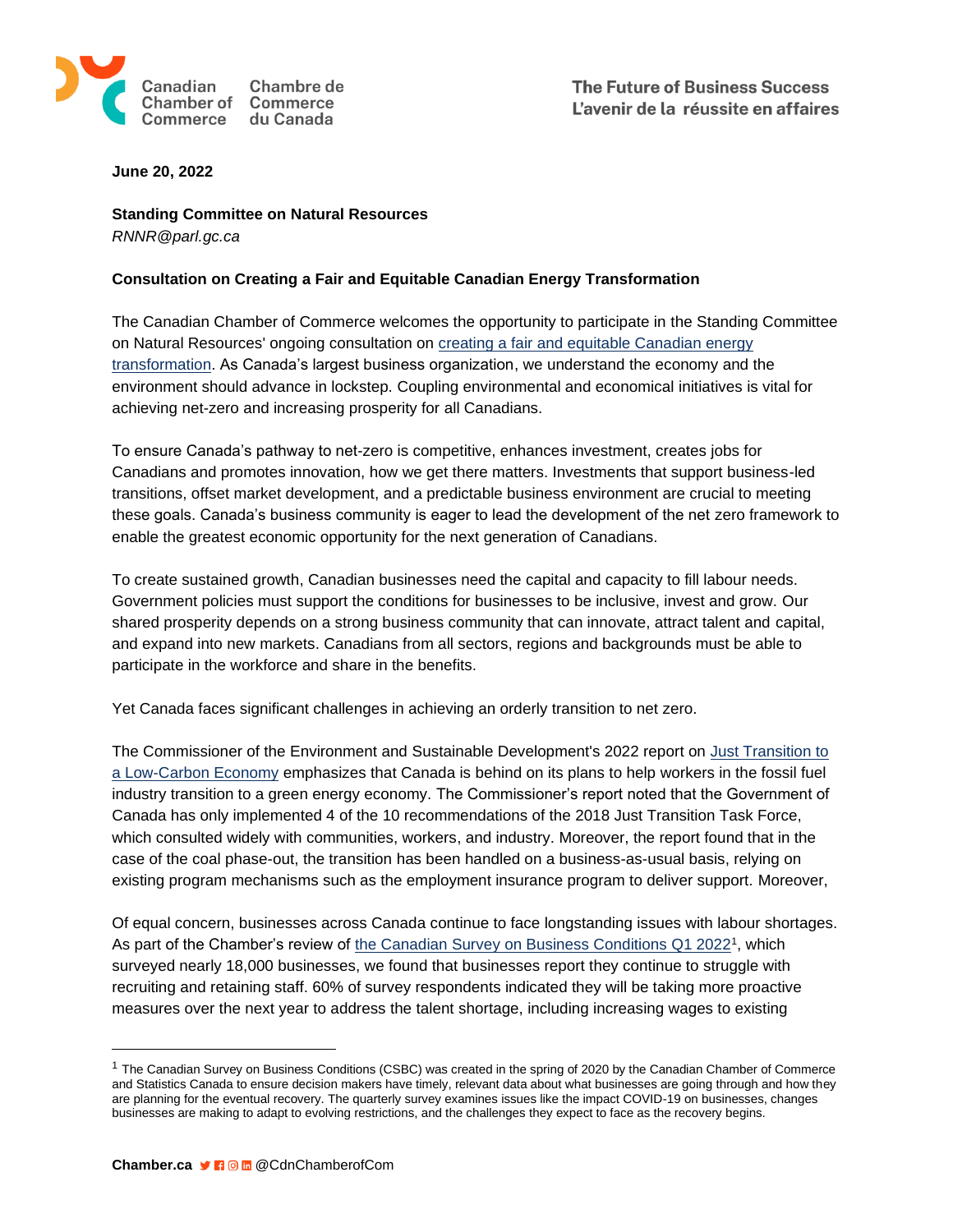

 $\bullet$ 

employees (45%), providing increased wage offering to new employees (24%), offering flexible scheduling (23%), and encouraging employees to participate in on-the-job training (20%). Despite such workforce development innovations, the private sector continues to face labour challenges—as highlighted in the following graphs.

# Labour shortages are causing businesses difficulty to attract and retain employees, with Quebec being the most impacted



#### LABOUR CHALLENGES ARE WIDE SPREAD, BUT IMPACTING SOME INDUSTRIES MORE THAN OTHERS Over the next three months, which of the following are expected to be obstacles for your business' of respondents, by industry

|                                                                                                                                                                            | 3                                               | <b>Recruiting skilled</b><br>employees | Shortage of<br>labour force | <b>Retaining skilled</b><br>employees |                | Two thirds of businesses in accommodation                                                                                                                               |
|----------------------------------------------------------------------------------------------------------------------------------------------------------------------------|-------------------------------------------------|----------------------------------------|-----------------------------|---------------------------------------|----------------|-------------------------------------------------------------------------------------------------------------------------------------------------------------------------|
|                                                                                                                                                                            | All industries <sup>1</sup>                     | 39%                                    | 37%                         | 30%                                   |                | and food services see labour force                                                                                                                                      |
|                                                                                                                                                                            | Accommodation and food services                 | 46%                                    | 65%                         | 47%                                   |                | shortages as a significant short-term<br>challenge; construction and                                                                                                    |
|                                                                                                                                                                            | Construction                                    | 54%                                    | 49%                         | 40%                                   |                |                                                                                                                                                                         |
|                                                                                                                                                                            | Manufacturing                                   | 51%                                    | 48%                         | 38%                                   |                | manufacturing are expecting the most                                                                                                                                    |
|                                                                                                                                                                            | <b>Retail trade</b>                             | 41%                                    | 46%                         | 31%                                   |                | recruiting challenges.                                                                                                                                                  |
|                                                                                                                                                                            | Health care and social assistance               | 42%                                    | 36%                         | 38%                                   |                |                                                                                                                                                                         |
|                                                                                                                                                                            | Admin. & support services                       | 40%                                    | 43%                         | 31%                                   | $\overline{2}$ | Agriculture, forestry and fishing,<br>professional services and real estate are<br>the least likely to expect workforce-related                                         |
|                                                                                                                                                                            | Wholesale trade                                 | 34%                                    | 41%                         | 27%                                   |                |                                                                                                                                                                         |
|                                                                                                                                                                            | Information and cultural industries             | 37%                                    | 30%                         | 33%                                   |                |                                                                                                                                                                         |
|                                                                                                                                                                            | Arts, entertainment and recreation              | 36%                                    | 32%                         | 25%                                   |                |                                                                                                                                                                         |
|                                                                                                                                                                            | Other services                                  | 36%                                    | 29%                         | 29%                                   |                | challenges.                                                                                                                                                             |
|                                                                                                                                                                            | Mining, quarrying, and oil & gas extraction     | 34%                                    | 27%                         | 24%                                   |                |                                                                                                                                                                         |
|                                                                                                                                                                            | Finance and insurance                           | 36%                                    | 24%                         | 22%                                   |                |                                                                                                                                                                         |
|                                                                                                                                                                            | Transportation and warehousing                  | 31%                                    | 32%                         | 16%                                   |                |                                                                                                                                                                         |
| $\overline{2}$                                                                                                                                                             | Agriculture, forestry and fishing               | 25%                                    | 28%                         | 19%                                   | $\mathbf{3}$   | Recruiting skilled employees was the<br>most prevalent challenge with at least 30%<br>of businesses in 13 of 16 industries expecting<br>it to be a short-term obstacle. |
|                                                                                                                                                                            | Professional, scientific and technical services | 28%                                    | 19%                         | 24%                                   |                |                                                                                                                                                                         |
|                                                                                                                                                                            | Real estate and rental & leasing                | 24%                                    | 21%                         | 18%                                   |                |                                                                                                                                                                         |
| <sup>1</sup> Industries sorted in descending order based on the<br>average % of Shortage of labour force, Recruiting skilled<br>employees and Retaining skilled employees. |                                                 | Lower % of businesses                  |                             | Higher % of businesses                |                |                                                                                                                                                                         |

These labour challenges are set against the backdrop of limited successes in the federal government meeting its own emissions targets. Since 2005, Canada has only managed to reduce its overall greenhouse gas emissions from 739 to 730 megatons of carbon dioxide equivalent. Yet, between 2023 – 2030 the Government of Canada is aiming to reduce emissions by 287 megatons of carbon dioxide equivalent. Such ambition needs to be matched by strong funding, program, and policy supports.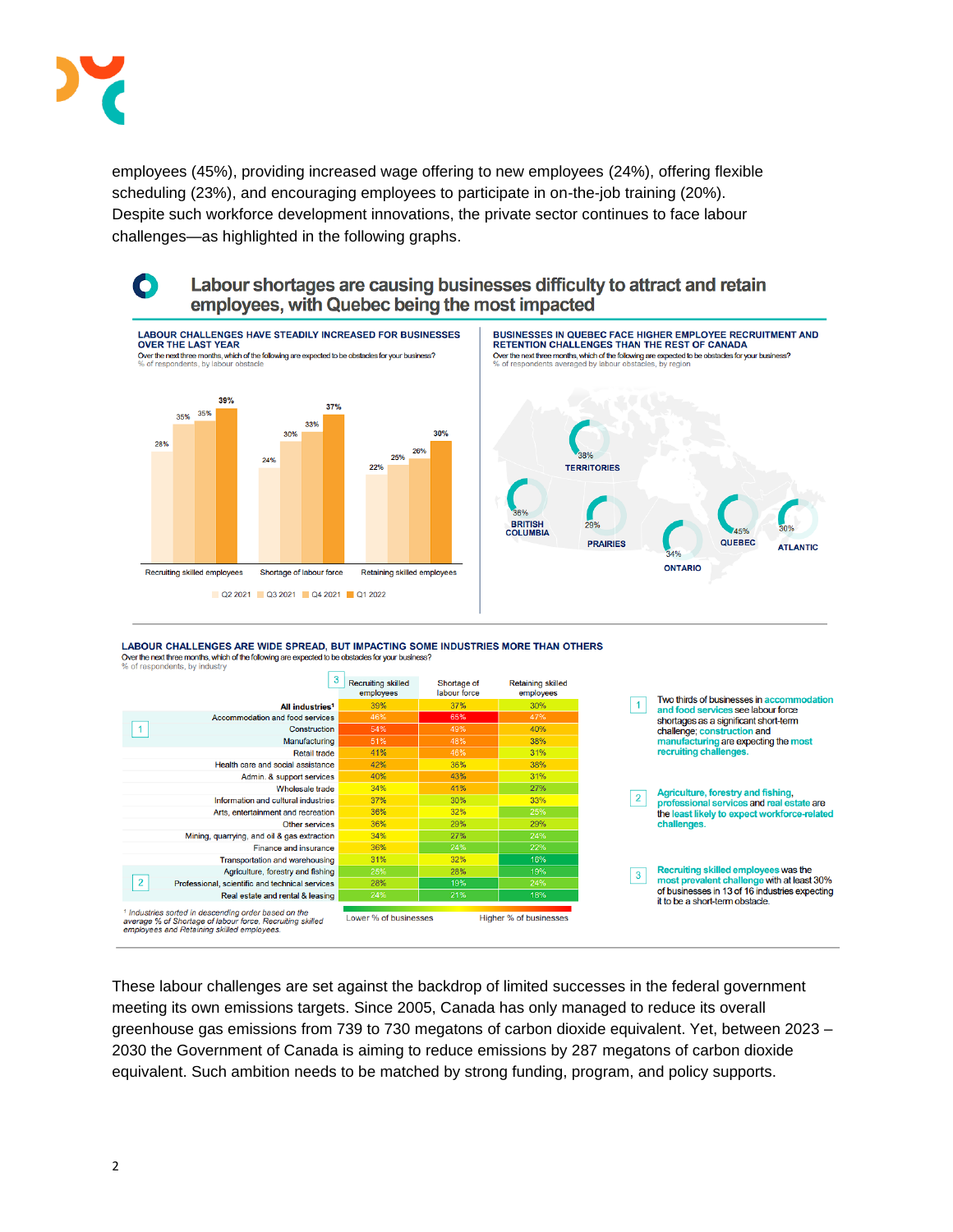

While there is no easy solution to addressing labour challenges while reducing emissions, the Chamber believes Canada needs a comprehensive strategy that looks at immigration, re-skilling and up-skilling, new training approaches, and talent pipeline management systems all working in synergy. To that end, the Chamber appreciates consideration of the following recommendations:

- **1. Focus on supporting sustainable jobs.** Canada must develop its labour force to secure opportunities in existing and emerging sectors. A sustainable jobs strategy should focus on decarbonizing existing industries (e.g., oil and gas), expanding supports for established green energy sectors (e.g., nuclear, wind, and solar), and developing workforce capacities in emerging fields (e.g., hydrogen and energy storage).
- **2. Build closer collaboration among governments, employers, and educational institutions.** Skills shortages are becoming an obstacle in realizing the potential of a green economy. The Government of Canada can serve as the connector between academia, certifying bodies (e.g., professional corporations and standard setting organizations), and industry to ensure that Canadians are equipped with the necessary skillsets to excel in a net zero economy. Moreover, the Government of Canada should work to improve the accessibility and recognition of new immigrants' qualifications to ensure full participation in the skilled workforce market.
- **3. Create flexible, accessible, navigable upskilling and reskilling options.** Developing a culture of lifelong learning can create talent pipelines through targeted matchmaking programs. This approach will help build resilient employees and businesses alike, reduce risks for all groups, and create a more diverse workforce. The Government of Canada should work towards optimizing current Employment Insurance programs as well as establishing tax and fiscal strategies that incentivize both employer and employee investments in ongoing learning, both on-the-job and with increasing educational or technological qualification levels. Existing programs need to be evaluated every 3-5 years for alignment with Net Zero Accountability Act objectives.
- **4. Execute a data-driven energy transformation.** Our ability to secure an equitable energy transformation will be inhibited by our lack of data and understanding. It is difficult to measure how various workers and businesses will be affected by the energy transition, especially for groups that are historically underrepresented in existing research. As the shift to net zero may disproportionately burden disadvantaged and marginalized Canadians, the Government of Canada should increase efforts and funding toward socioeconomic research projects and data gathering to better understand impacts and opportunities.
- **5. Establish new opportunities for diversity-owned business and those with diverse workforces to access federal contracts and work with industry on decarbonization projects receiving government funding.** Discriminatory barriers have historically inhibited the entrepreneurial capacity for most diversity-owned businesses, Indigenous peoples, and visible minorities. The transition to net zero provides unique opportunities for historically marginalized Canadians to secure public procurement contracts and work with private sector project proponents as partners on project receiving government decarbonization funding. Further, there is an opportunity to explore the advancement of Indigenous participation in Canada's energy future as one pathway to Reconciliation via increasing access to capital and equity ownership for energy transition projects and/or decarbonization technologies.